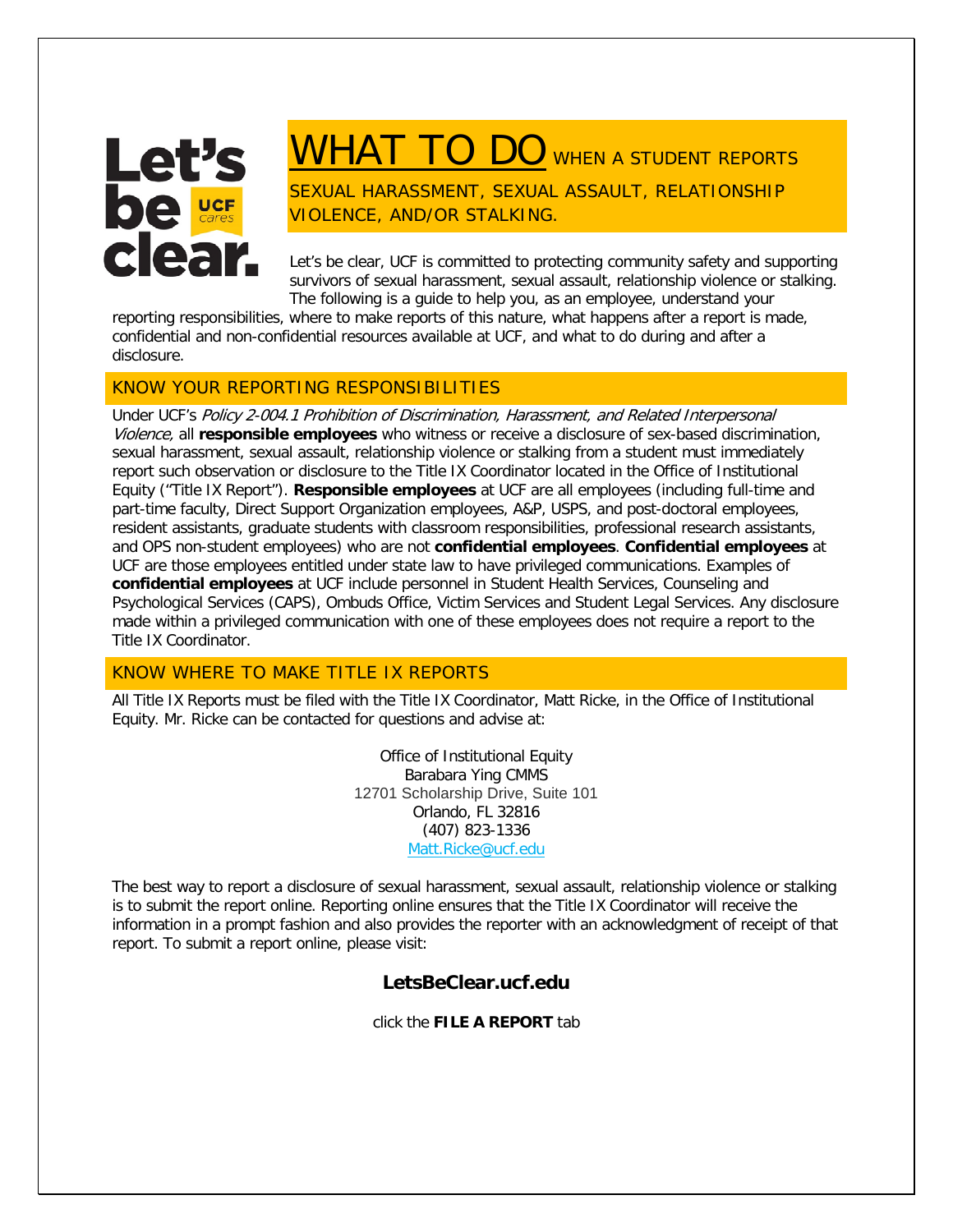## WHAT HAPPENS AFTER THE REPORT IS MADE

After a report is made, personnel within the Office of Institutional Equity and/or other appropriate University offices will assist the disclosing student with any immediate concerns, such as safety, housing or classroom arrangements; will connect the student to on and off-campus resources; and will discuss the available investigatory options. In the event that an investigation is initiated, university personnel will provide the same assistance and support to the students who are accused of engaging in this misconduct. For a full overview of the university's process, visit **LetsBeClear.ucf.edu**

# KNOW THE RESOURCES AT UCF

There are both confidential and non-confidential resources here at UCF to support students during these traumatic and stressful times. Being familiar with these support services and guiding students to these resources is both helpful to the student and encouraged by the university.

## **Confidential Resources**

UCF Victim Services - Provides confidential advocacy and support.

- Office Number (407) 823-2425 (during regular business hours)
- 24/7 Hotline Help (407) 823-1200
- 24/7 Help via Text (407) 823-6868
- For more information visit their website: <http://victimservices.ucf.edu/>

Counseling and Psychological Services (CAPS) - Provides free comprehensive psychological services, including individual and group therapy, to students.

- 24/7 Help Call (407) 823-2811
- For more information visit their website: http://caps.sdes.ucf.edu/

Student Health Services (SHS) - Provides a variety of primary and specialty health services including STI screenings for students. Does not provide sexual assault kit examinations but will ensure that the student is connected to the servicing agency which provides that resource.

- Main Number (407) 823-2701
- For more information visit their website http://shs.sdes.ucf.edu/

Ombuds Office - Provides an informal, independent, confidential, neutral office that offers assistance and impartial advice regarding concerns related to the university.

- Office Number (407) 823-6440 (during regular business hours)
- For more information visit their website: http://www.ombuds.ucf.edu/

### **Non-Confidential Services**

Student Care Services (SCS)– Provides assistance in accessing on-campus and off-campus resources for needs including academic, financial or personal distress, and medical concerns. SCS will help develop a follow-up care plan with the student to assist in achieving academic success.

- Office Number (407) 823-5607 (during regular business hours)
- For more information visit their website:<http://scs.sdes.ucf.edu/>

For more information on these services and for a full list of local, regional and national resources, please visit **LetsBeClear@ucf.edu.**